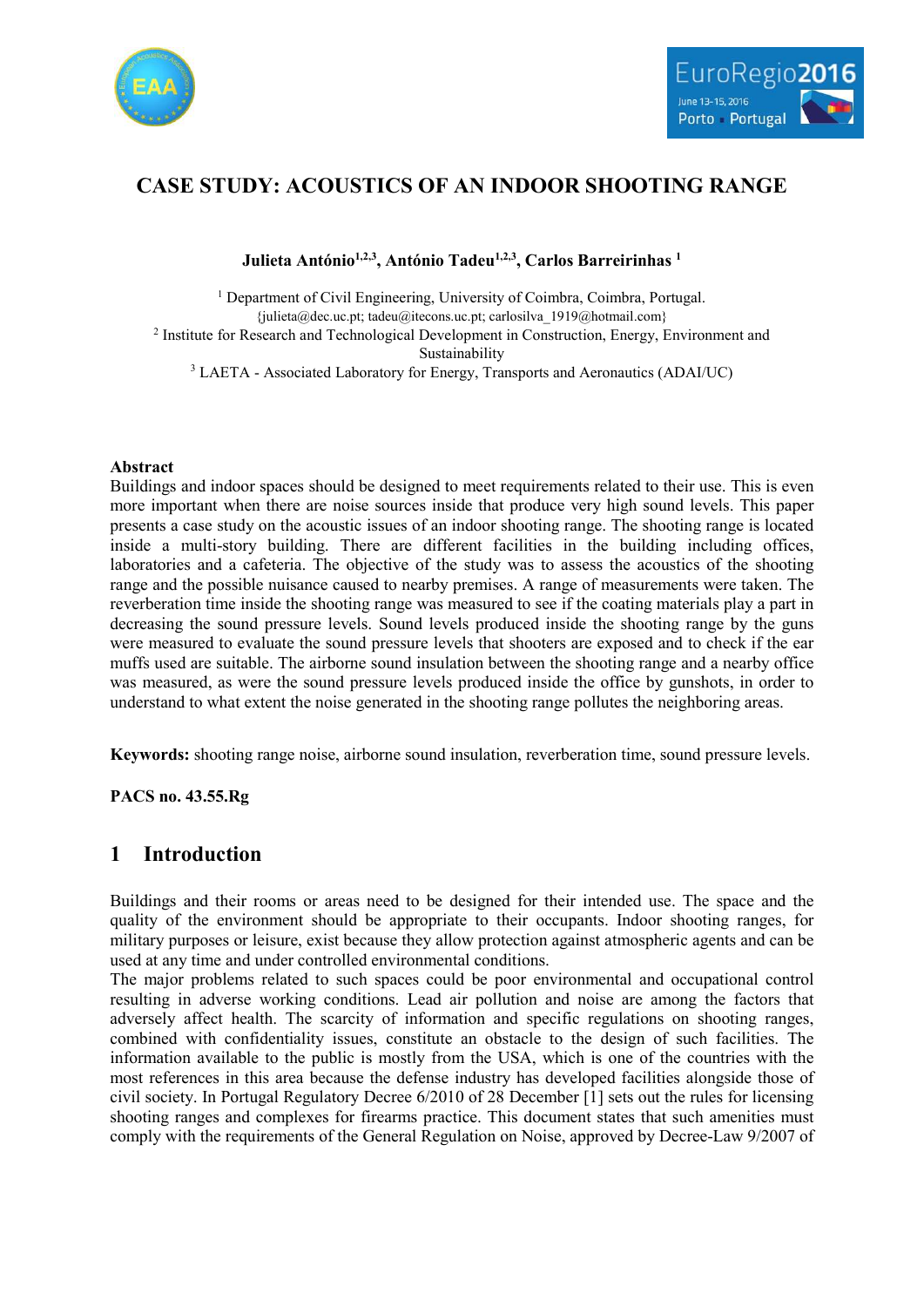

January 17 [2]. However, the rules stated in [1] do not apply to installations belonging to the armed forces and the security services. The regulations concerning firing ranges applicable to the army are administrative regulation RAD-38-1 and technical manual MT-38-2 [3]. The occupational risk of exposure to noise is regulated by the Decree-Law 182/2006 of September 6 [4]. Shooting ranges can be installed in purpose-built or multifunctional buildings. In the latter case, the sound insulation should be planned at the design stage according to the sound insulation principles commonly used in buildings. In Portugal, reference [2] refers to Decree-Law 96/2008 of June 9 [5] with respect to sound insulation in buildings. However, shooting ranges within buildings do not have framework in this last document.

In this paper we report a study on an indoor shooting range installed in a multifunctional building. The study comprised some acoustical measurements, which were taken with the permission of the management of the building (in 2014). The measurements were relevant to determining noise conditions inside the shooting range and to assessing the sound levels in offices near the shooting range. Two measurements were taken to characterize the shooting range: the reverberation time, and the sound pressure levels produced by a team of shooters inside the shooting range. The airborne sound insulation, and the sound levels inside the office generated by the shooters team were all registered, too, to characterize the building in general.

## **2 Experimental characterization**

The shooting range is about 25 m long and 15 m wide and has a volume of around 1107  $m<sup>3</sup>$ . All the surfaces are covered with materials to protect users from bullet ricochets, rebounds and fragmentation. The reverberation times were measured to find out if the coating materials contribute to reducing indoor sound levels. The measurements were taken in accordance with NP EN ISO 3382-2:2011 standard [6]. The equipment used during measurements was a sound source OmniPower 4292 and a sound level meter 2260, both by Bruel & Kjaer. The test setup includes four sound source positions and twelve microphone positions. Three decays were measured at each point.

To assess the noise exposure levels that users are subjected to, a team of shooters (potential users) fired the type of weapons planned to be used and this provided the noise source. Measurements were taken with the sound level meter over several periods in a total of 70 minutes. The noise registered was taken to be representative of the noise produced during the operation of the shooting range. Those measurements were used to calculate the sound exposure level to which shooters are subjected, and the results compared with legal limits, taking into account the ear muffs used.

Since the shooting range is part of a building where there are areas whose occupants need to concentrate and require quiet, it is important to evaluate the airborne sound insulation between the two areas. Thus, the sound insulation was measured between the shooting range and an office in the upper floor with a volume of 35m<sup>3</sup>. The office is located above the entrance of the shooting range. The test was carried out in accordance with NP EN ISO 140-4:2009 [7] and NP EN ISO 140-14 [8]. The sound field was again generated by OmniPower 4292 sound source equipment and the sound pressure levels were again measured sound 2260 level meters (both by Bruel & Kjaer). The test layout had two sound source positions and five microphone positions in the shooting range (source room), and five microphone positions in the office (receiving room) in the upper floor. The reverberation time in the receiving room was measured at one sound source position and three microphone positions, with two decays per position. The weighted standardized level difference,  $D_{nT,w}$ , was then calculated following

standard ISO 717-1:2013 [9] procedure.

The sound levels in the office generated by the gunshots in the shooting range were also measured to evaluate the noise in the office during the shooting exercises.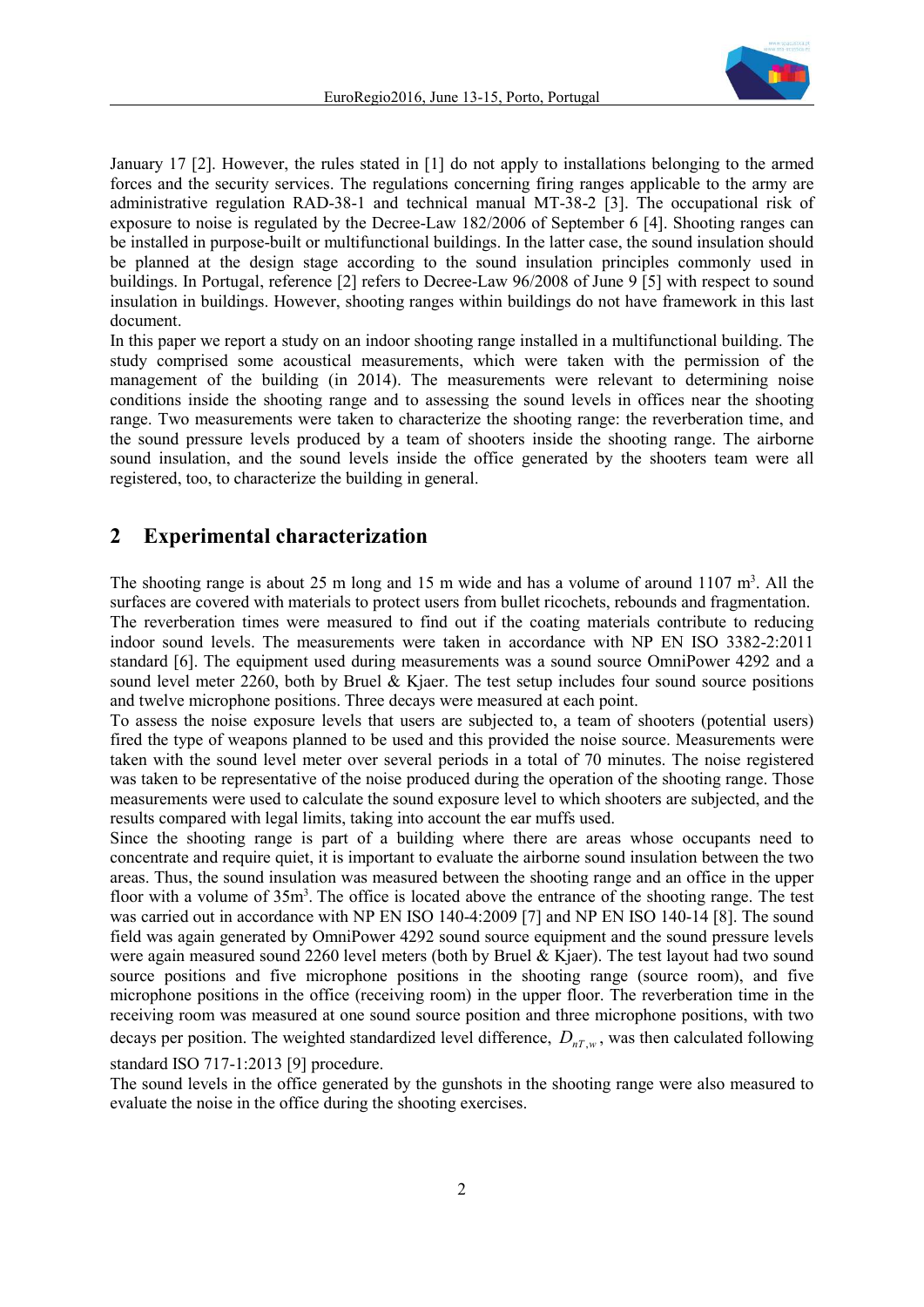

Different noise weighting curves for background noise were used to rate the noise heard in the office, since none of those curves is specific for this type of noise. The ambient noise was estimated based on the rating values.

### **3 Presentation and analysis of results**

#### **3.1 Reverberation time in the shooting range**

Table 1 shows the results of the reverberation time, for octave band frequencies from 125 Hz to 4000 Hz, in the shooting range.

The reverberation time obtained is quite low, given the relatively large volume of the shooting range. The coating material applied to prevent damage from ricocheting bullets has good sound absorption properties, which helps decrease of sound levels inside the shooting range. The average value for octave bands of 500 Hz, 1000 Hz and 2000 Hz is 0.77 s. This parameter is used to assess compliance with established requirements for acoustic spaces in buildings under Decree-Law 96/2008 [5]. Although the type of area studied (shooting range) is not one of those specified in this Decree-Law, the value obtained meets, for example, the requirements of an auditorium with the same volume as the shooting range.

| Frequency (Hz) | Reverberation |
|----------------|---------------|
|                | time(s)       |
| 125            | 1.32          |
| 250            | 1.08          |
| 500            | 0.98          |
| 1000           | 0.73          |
| 2000           | 0.60          |
| 4000           | 0.55          |

Table 1 – Reverberation time in the shooting range.

#### **3.2 Airborne sound insulation**

Airborne sound insulation measured according to NP EN ISO 140-4 [7] and NP EN ISO 140-14 [8] leads to a weighted standardized level difference  $D_{nT,w}(C; C_{ir}) = 66(-2; -5)$ . However, for higher

frequencies the sound levels in the receiving room are very low, close to the background noise, and the values of sound insulation appear as lower bound values. It seems that the source does not have enough power to determine the real sound insulation in this case. The curve of airborne sound insulation and the ISO 717-1 reference curve are displayed in Figure 1.

The airborne sound insulation was estimated using the gunshot as sound source and measuring the sound levels in the shooting range and in the receiving room. The spectrum of the source has higher amplitudes than that of the OmniPower 4292 sound source  $(B & K)$ , especially at high frequencies, as seen in Figure 2. The value calculated for the sound insulation single value, equivalent to  $D_{nT,w}$ , is around 68 dB (higher than that obtained in the test). The levels measured in the receiving room with this source are always higher than the background noise.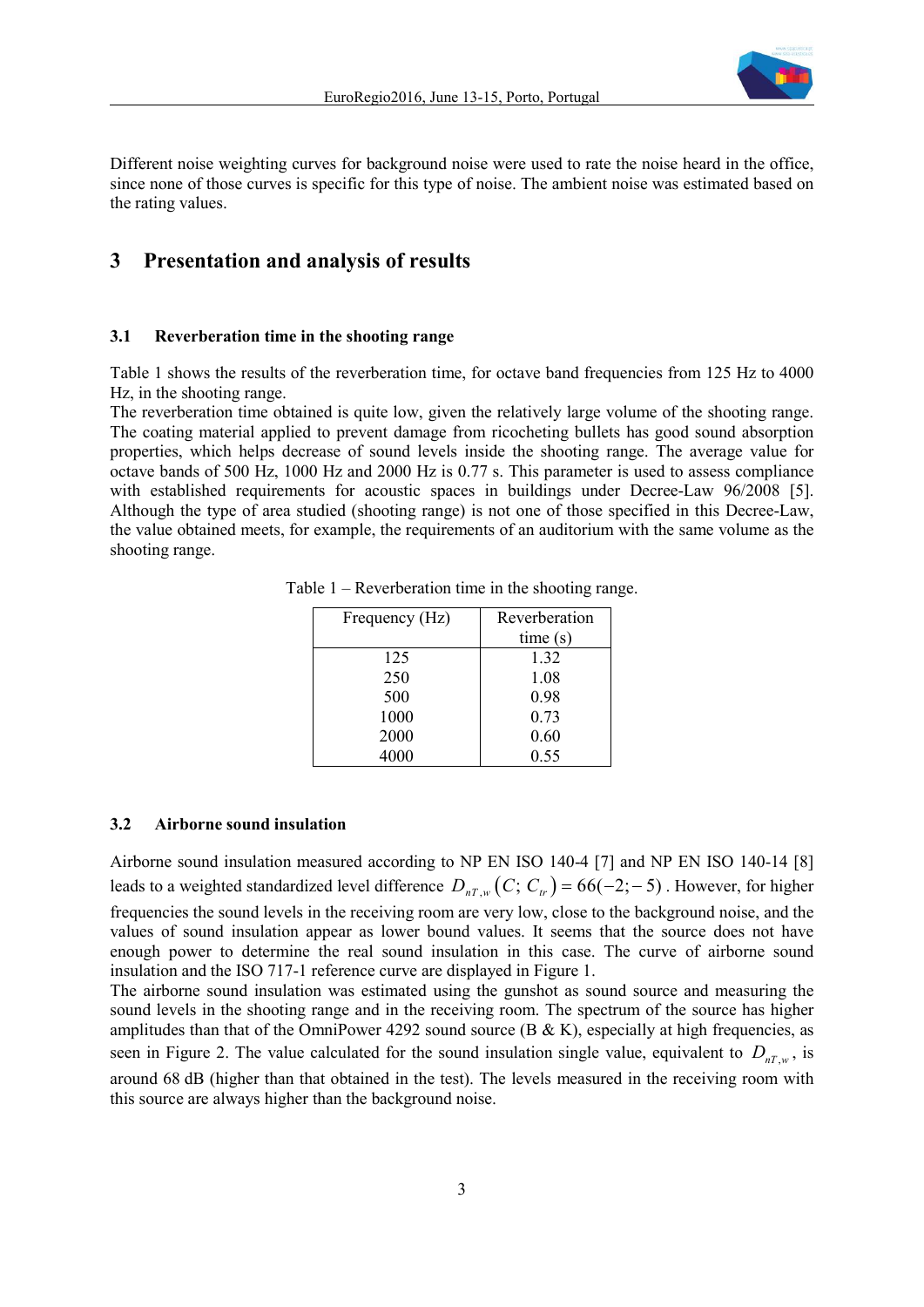



Figure 1 – Reference curve and  $D_{nT}$  values between the shooting range and the office.



Figure 2 – Average sound pressure levels in the source room with the OmniPower sound source and with the gunshot noise.

#### **3.3 Sound levels inside the shooting range**

Table 2 shows the A-weighted sound levels generated by the shooting exercise in the shooting range. The noise exposure of the users has been evaluated for the person who spends most time inside the shooting range, the instructor.

A plausible scenario for an instructor's typical working day has been simulated. Table 3 presents the timetable and expected sound levels during the specified tasks. The first hour involves preparing the shooting range, including conversation between instructor and shooters to organize exercises scheme. The cleaning of the shooting range includes the noise of the ventilation system needed to clean the air. The sound pressure levels of the training period correspond to the levels measured in the tests.

The equivalent sound level is  $L_{Aeg} = 107.2$  dB (A). For an 8-hour working day, the sound levels without ear muffs correspond to  $L_{Ex,8h} = 107.2$  dB(A) and a value of  $L_{\text{Cpeak}} = 133.6 \text{ dB}$ (C). According Decree-Law 182/2006 of September 6 [4] the value of  $L_{Ex 8h} = 107.2$  exceeds one of the Upper Action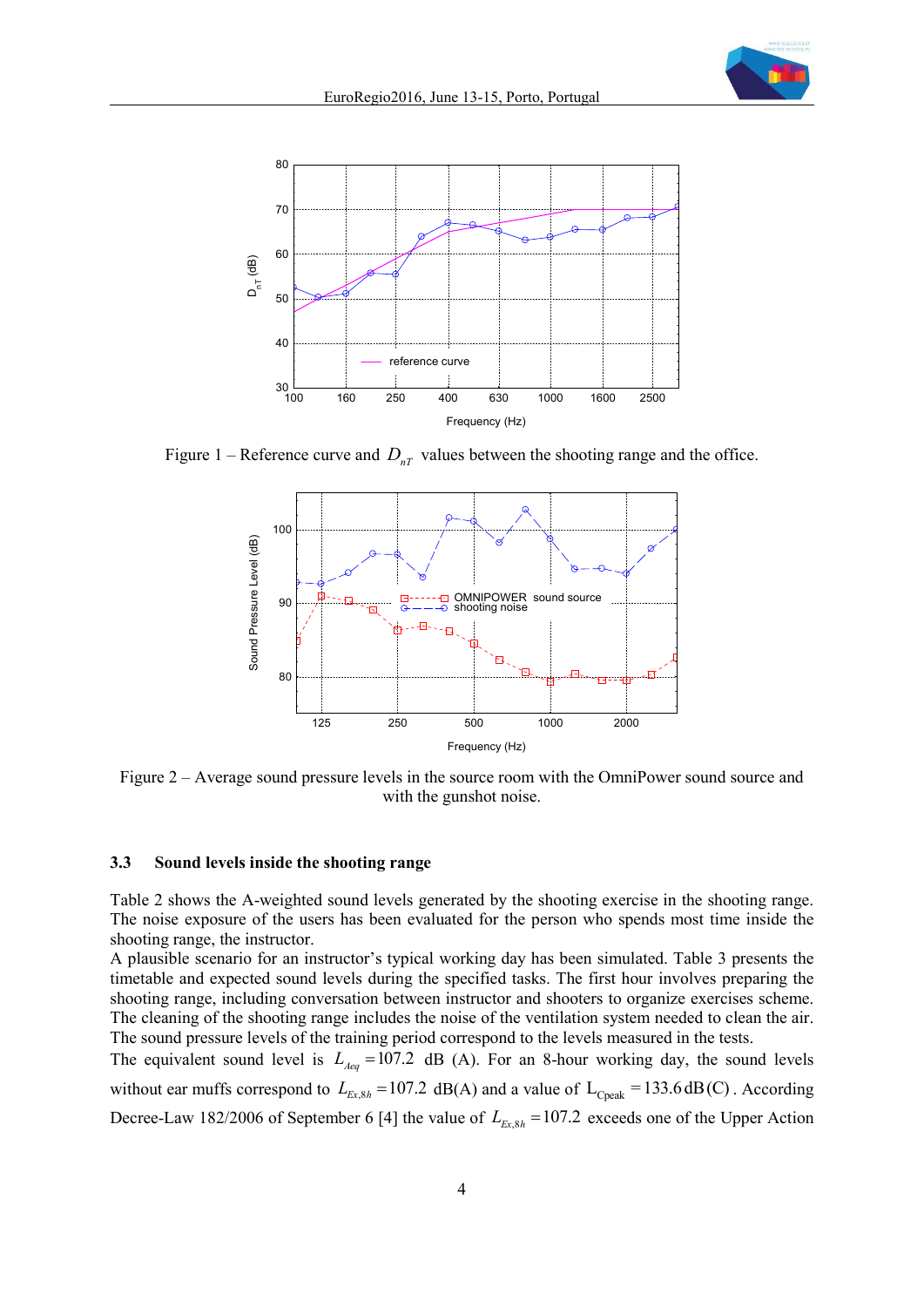

Values  $(L_{EX 8h} = \overline{L}_{EX 8h} = 85 \text{ dB(A)}$ ,  $L_{Cpeak} = 137 \text{ dB}(C)$ , without ear protectors) which requires taking certain preventive measures, including ensuring the use of ear protectors.

| Frequency (Hz) | $L_{Aeq}$ [dB(A)] |
|----------------|-------------------|
| 63             | 77.6              |
| 125            | 81.9              |
| 250            | 92.0              |
| 500            | 102.1             |
| 1000           | 104.6             |
| 2000           | 101.6             |
| 4000           | 100.0             |
| 8000           | 95.8              |

Table 2 – Sound levels measured in the shooting range.

Table 3 – Timetable and sound levels.

| Time            | Tasks       | $L_{Aeq}$ [dB(A)] |
|-----------------|-------------|-------------------|
| $9:00-10:00$    | Preparation | 65.0              |
| $10:00 - 12:30$ | Training    | 108.8             |
| $14:00-17:00$   | Training    | 108.8             |
| $17:00 - 18:30$ | Cleaning    | 80.0              |

During the shooting exercise the team of shooters used three different hearing protectors, HP1, HP2, HP3.

When calculating the exposure limits it was assumed that the shooters would only use ear muffs during the training period. The levels with the protectors were calculated for each frequency, taking into account the average attenuation of the muffs and the standard deviation, according to the expression

$$
L_n = L_{Aeq, f, Tk} - M_f + 2s_f,
$$
\n(1)

where  $M_f$  is the average sound attenuation and  $s_f$  is the standard deviation of the sound attenuation and  $L_{Aeq,f,R}$  is the A-weighted sound level measured for that task. The results obtained for the height hours are given in Table 4.

Table 4 – Daily personal noise exposure for the scenario considered (with hearing protection during the training period).

| Duration (h)    |                  | 5.5                                      |                 |                   |
|-----------------|------------------|------------------------------------------|-----------------|-------------------|
| Task            | Preparation      | Training                                 | Cleaning        | -                 |
| -               | $L_{Aeq}(dB(A))$ | $L_{\text{Aeq},\text{Tk,effect}}(dB(A))$ | $L_{Aeq}(dB(A)$ | $L_{Ex,8h}$ dB(A, |
| HP1             | 65.0             | 88.3                                     | 80.0            | 86.8              |
| HP <sub>2</sub> | 65.0             | 77.2                                     | 80.0            | 77.4              |
| HP3             | 65.0             | 86.4                                     | 80.0            | 85.0              |

The exposure limit values according reference [4] are 87 dB (A) (with hearing protection) and  $L_{\text{Cpeak}}$  140 dB(C). In this scenario, the exposure limit of 87 dB (A) is not exceeded with any of the ear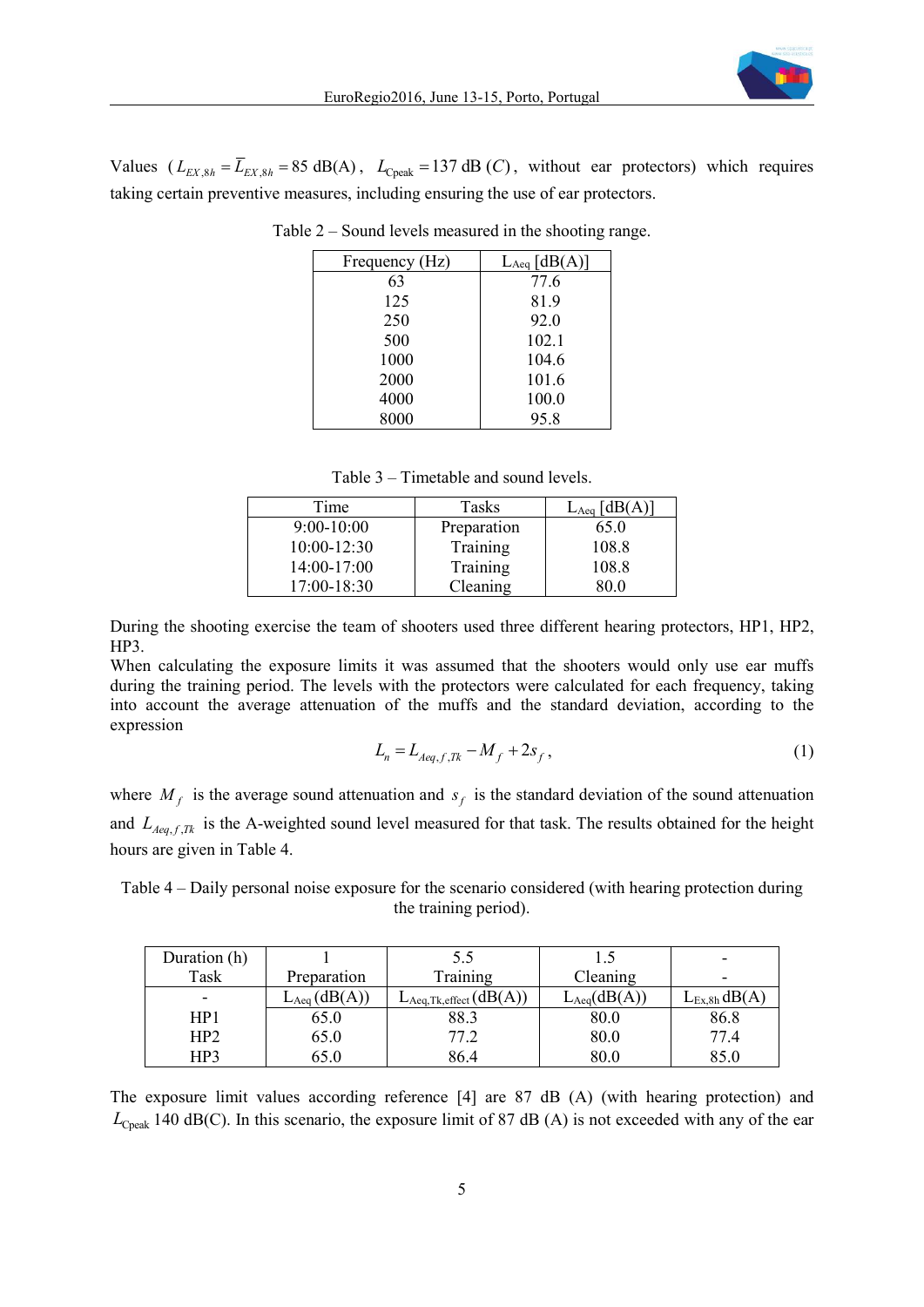

muffs. However, HP2 ear muffs were recommended because the levels of noise exposure with the other protectors were closer to the limit values.

#### **3.4 Sound levels inside the office**

The use of a space for a specific purpose in practice requires the specification of the maximum tolerable background noise level. In Portugal, however, the legal requirement is not the maximum sound level but the levels of sound insulation.

The specification of A-weighted sound levels is the simplest method to specify the maximum tolerable background noise, since it correlates well with the subjective response to noise. However, noise weighting curves such as noise rating (NR), noise criteria (NC), balanced noise criteria (NCB) curves and room criteria (RC) curves [10, 11] are often used for indoor noise and for situations where noise control is required.

The background sound pressure levels (in dB) registered in the working room (office), with and without the gunshot noise, are presented in Figure 3. The corresponding A-weighted equivalent sound pressure levels are displayed in Table 5. In the literature, the recommended sound levels for offices are around 35 dB(A) [11, 12] and the maximum acceptable sound levels are around 48 dB (A) [13].

The sound levels registered when there is no shooting are lower than those reference values. However, with the sound of firearms the sound level exceeds the recommended level.



Figure 3 – Sound pressure levels inside the receiving room (office) with and without gunshot noise.

There are no weighting curves for rating gunshot noise, although noise weighting curves have been tested such as NR, NC, NCB and RC. The single noise rating values are also presented in Table 5.

|                  | Background noise | Noise of shooting |
|------------------|------------------|-------------------|
| $L_{Aeq}(dB(A))$ | 27.0             | 44.0              |
| NR               |                  | 24                |
| NC               | フフ               | 39                |
| <b>RC</b>        |                  | 37                |
| √l ( `H          |                  |                   |

Table 5 – Sound levels and single values of noise rating weighting curves in the office.

The maximum acceptable values for offices are in reference [13] 35 NC and 35 RC. Reference [12] presents a table (Table 6) to compare noise weighting curves with dB(A) specifications and allow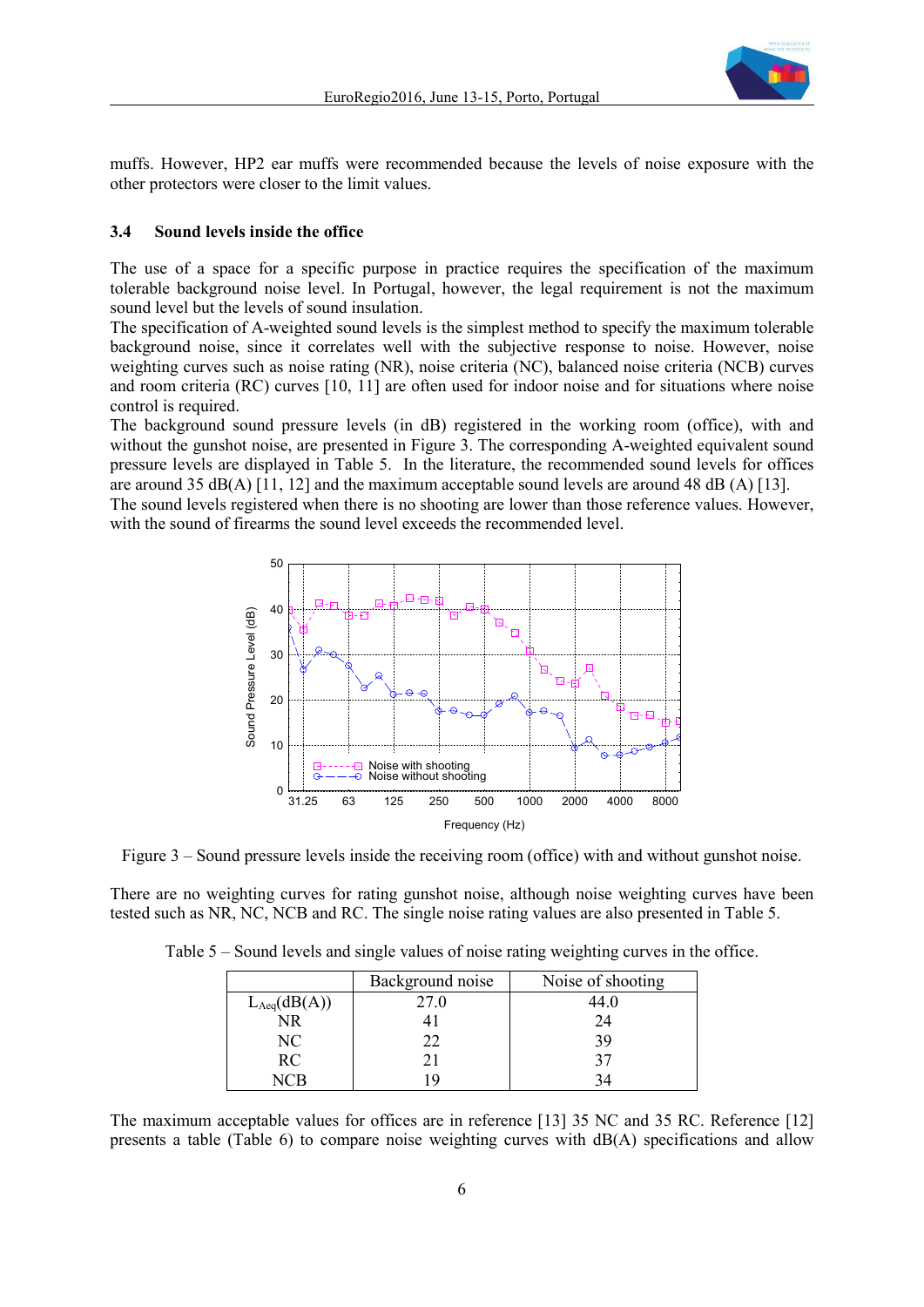

rating of the ambient noise. According this table, ambient noise without shooting can be considered very quiet while with shooting it can be considered between quiet and moderately noisy. However, peoples' attitude and tolerance to noise vary and it can be judged differently. It is expected that the users of the offices in or near the room where the measurements were carried out can detect the sound of gunfire in the shooting range, since this type of sound was clearly identified by the technicians who carried out the measurements.

|           | Specification |    |            |                  |
|-----------|---------------|----|------------|------------------|
| dB(A)     | NR            | NC | <b>NCB</b> | Comment          |
| $25 - 30$ | 20            | 20 | 20         | Very quiet       |
| $30 - 35$ | 25            | 25 | 25         |                  |
| $35-40$   | 30            | 30 | 30         | Quiet            |
| 40-45     | 35            | 35 | 35         |                  |
| $45 - 50$ | 40            | 40 | 40         | Moderately noisy |
| 50-55     | 45            | 45 | 45         |                  |
| 55-60     | 50            | 50 | 50         | <b>Noisy</b>     |
| 60-65     | 55            | 55 | 55         |                  |
| 65-70     | 60            | 60 | 60         | Very noisy       |

Table 6 – Comparison of ambient level criteria [12].

### **4 Conclusions**

This paper presents a case study on the acoustic issues of a shooting range. Acoustic measurements were taken to characterize the acoustic environment. The reverberation time measured in the shooting range is relatively low considering the volume of the shooting range, which means that the coating material has good sound absorption and contributes to the reduction of the sound levels.

The airborne sound insulation between the shooting range and the nearby office is high for an ordinary, non-specialized building. Although the sound pressure levels are not high in the office, the sound of shooting was quite noticeable during measurement taking. Despite the high values of airborne sound insulation, it could perhaps be higher for this situation. According to reference [12] the ambient could be classified between "quiet" and "moderately noisy".

As expected, according to Portuguese legislation, the shooters should use ear protectors when training in the shooting range. The muffs they use are good enough to remain below the sound exposure limits, however hearing protection HP2 is the best. In conclusion, the design and construction of a shooting range inside a multifunctional building requires special care. Besides the concerns related to the exposure of users to pollutants (noise, lead, etc.) the location of the shooting range inside the building is very important, as are the requirements for sound insulation between it and the other areas in the building.

#### **References**

- [1] Portugal, Decreto Regulamentar 6/2010, 28 December, 2010.
- [2] Portugal, Decreto-Lei 9/2007, 7 January, 2007. General Regulation on Noise.
- [3] Basto, J. *Carreira de Tiro: Introdução aos Princípios, Técnicas e Dispositivos Conducentes à sua Optimização*. Master's Thesis, Instituto Superior Técnico, Lisboa, 2008.
- [4] Portugal, Decreto-Lei 182/2006, 6 September, 2006.